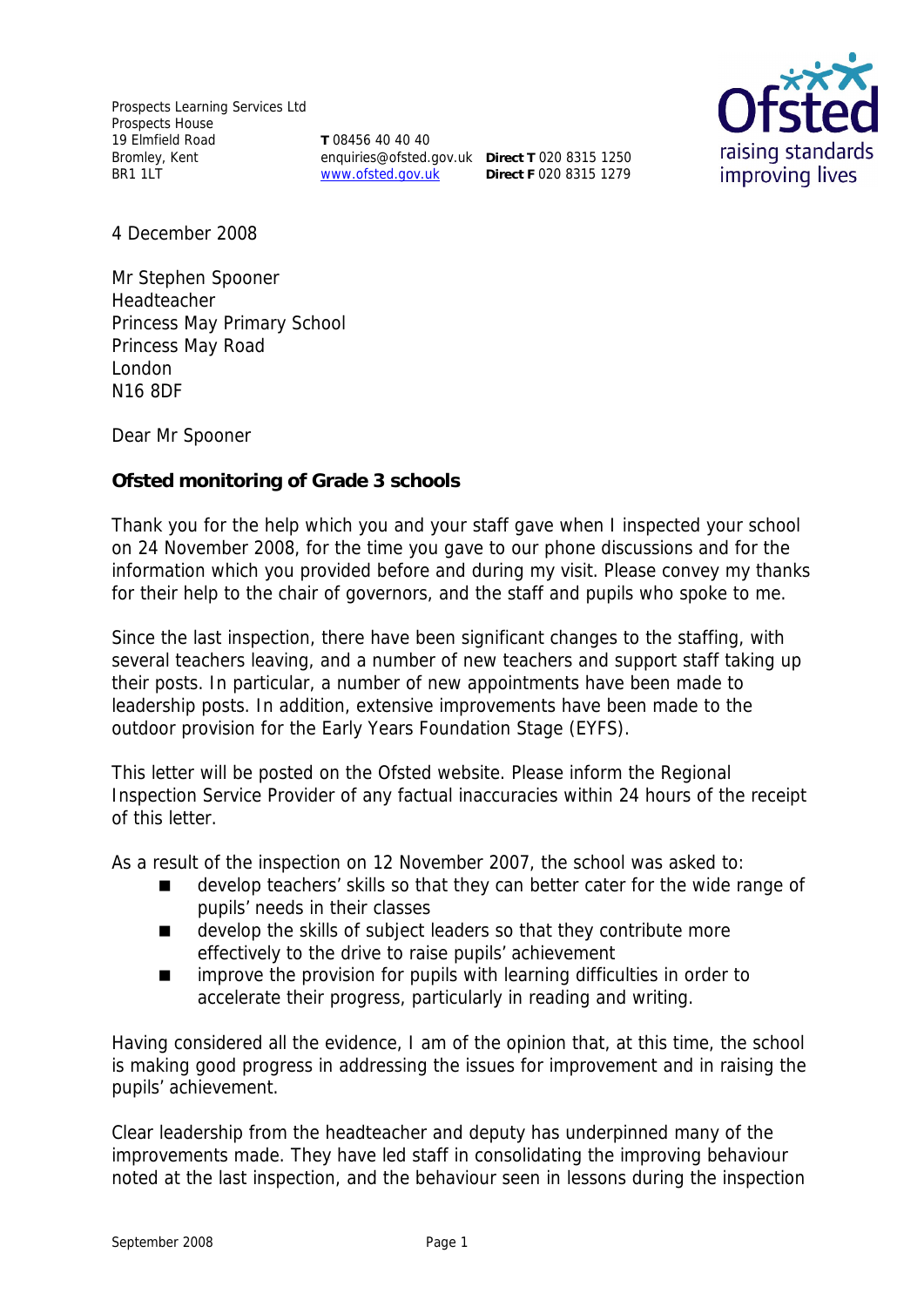

was good. This provides a secure base for the improved teaching and learning in the school. Teachers' skills have improved and the quality of lessons is much better than at the last inspection. Teaching has improved steadily over the last year. By the start of September, unsatisfactory teaching had largely been eliminated and there is now more good teaching. This is the main factor in the much better progress that pupils now make in lessons. Along with the recruitment of new staff with specific expertise, the regular and rigorous monitoring of lessons by the headteacher and deputy has driven this improvement. Teachers have been told unequivocally about strengths and weaknesses in their practice and so helped to improve. The better matching of work to pupils' needs is now an established feature of lessons. The vastly improved systems to track pupils' progress mean the school is well placed to refine this further. This is a necessary improvement if the legacy of weak learning in the past is to be overcome by even more good lessons. The previous weaknesses in teaching and learning mean that the much better achievement in class is not reflected consistently in the most recent test results, although there have been some improvements. The school's tracking shows that current pupils are on course to capitalise on the better education they are receiving and to gain much better results in 2009, particularly at the end of Year 6.

The recruitment of new staff with specific expertise in subject leadership, along with support and training to improve leadership roles among established colleagues, means that subject leaders make a much more valuable contribution to improving pupils' achievement. In particular, the monitoring of planning has enabled leaders to help their colleagues to refine how they match work to the needs of pupils. Teachers are now planning different work for different groups of pupils to match their differing needs much more consistently and, as a result, progress in lessons is better. Subject leaders have rightly identified their need to be involved in observing lessons, so they can refine the advice they give to colleagues. A programme for this is due to start in January.

The improvement in provision for pupils with learning difficulties got off to a slow start, but has come on in leaps and bounds since the responsibility for this was taken over by the deputy headteacher. She has improved the organisation, including both the identification of need and the tracking of pupils' progress. The provision of intervention programmes to help those who fall behind has been expanded and refined to cater better for individuals' needs. New members of staff have been recruited and trained to support these pupils, and professional development for existing staff has increased their expertise in this area. The most recent assessments of progress show this has led to significant improvements in how these pupils achieve.

Management is much improved since the last inspection under the positive leadership of the headteacher and governors. This has focused relentlessly on improving teaching and learning, initially by insisting on a consistent approach to behaviour management. The Learning Trust, working on behalf of the local authority, has given good support to the school, particularly in providing professional